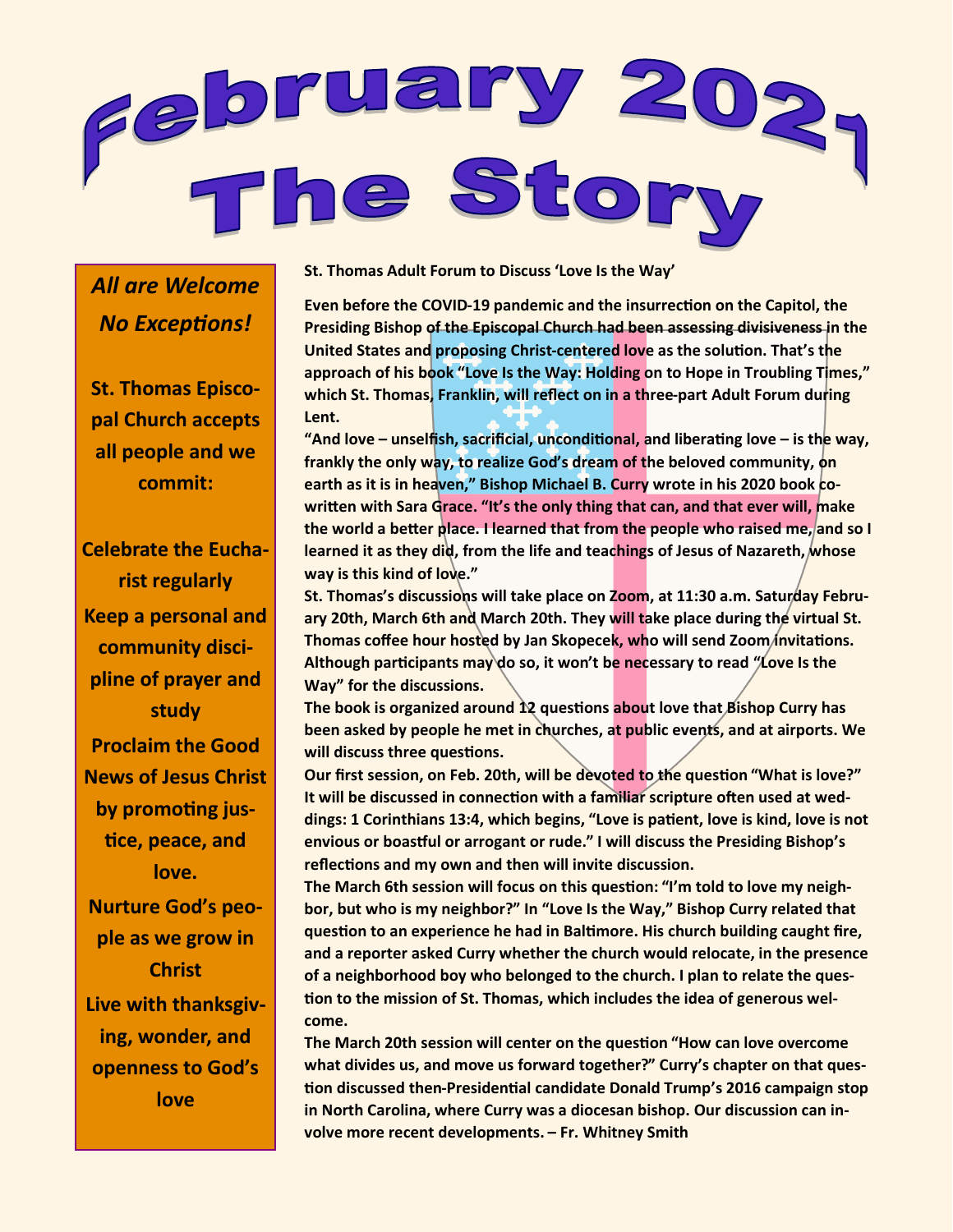<span id="page-1-0"></span>Lucy Lukas wishes to thank everyone for the lovely cards, phone calls, and visits she has received recently. It brightens her spirits to hear from her St. Thomas Family. If you would like to send a card to Lucy, her address is as follows:

Lucy Lukas 1200 N. SR 135 Greenwood, IN 46142

Thank you for your service to St. Thomas Church Cynthia Dozier and Juanita Wahlberg.

### **News from the Treasurer**

**Thank you for continuing your support of St. Thomas. As we end the year, I can provide an updated contribution statement if you would like to receive one.** 

**If you wish to mail your contribution but do not want to send it to the church, you are welcome to mail it to KAREN SMITH's home address. I will be out of town through March 1st. Karen will be making the deposits.** 

> **Karen Smith 4530 Hickory Ridge Blvd. Greenwood, IN 46143**

**If you would like to mail your check to the church, the address is:**

**St. Thomas Church 600 Paul Hand Blvd Franklin, IN 46131**

**You may also use the diocesan website:** [Episcopal Diocese of Indianapolis](#page-1-0)  [| \(indydio.org\)](#page-1-0) **then click Donate Online (upper right corner) Fund: Give to a Congregation Memo: scroll to find St. Thomas—Franklin**

**An email is being sent to alert contributors when checks have been deposited. Please contact me if you mail a check and do not receive an email from us within 2 weeks of mailing the contribution. As always, please do not hesitate to contact me if you have any questions!**

**Thank you – Marti Ramsey**

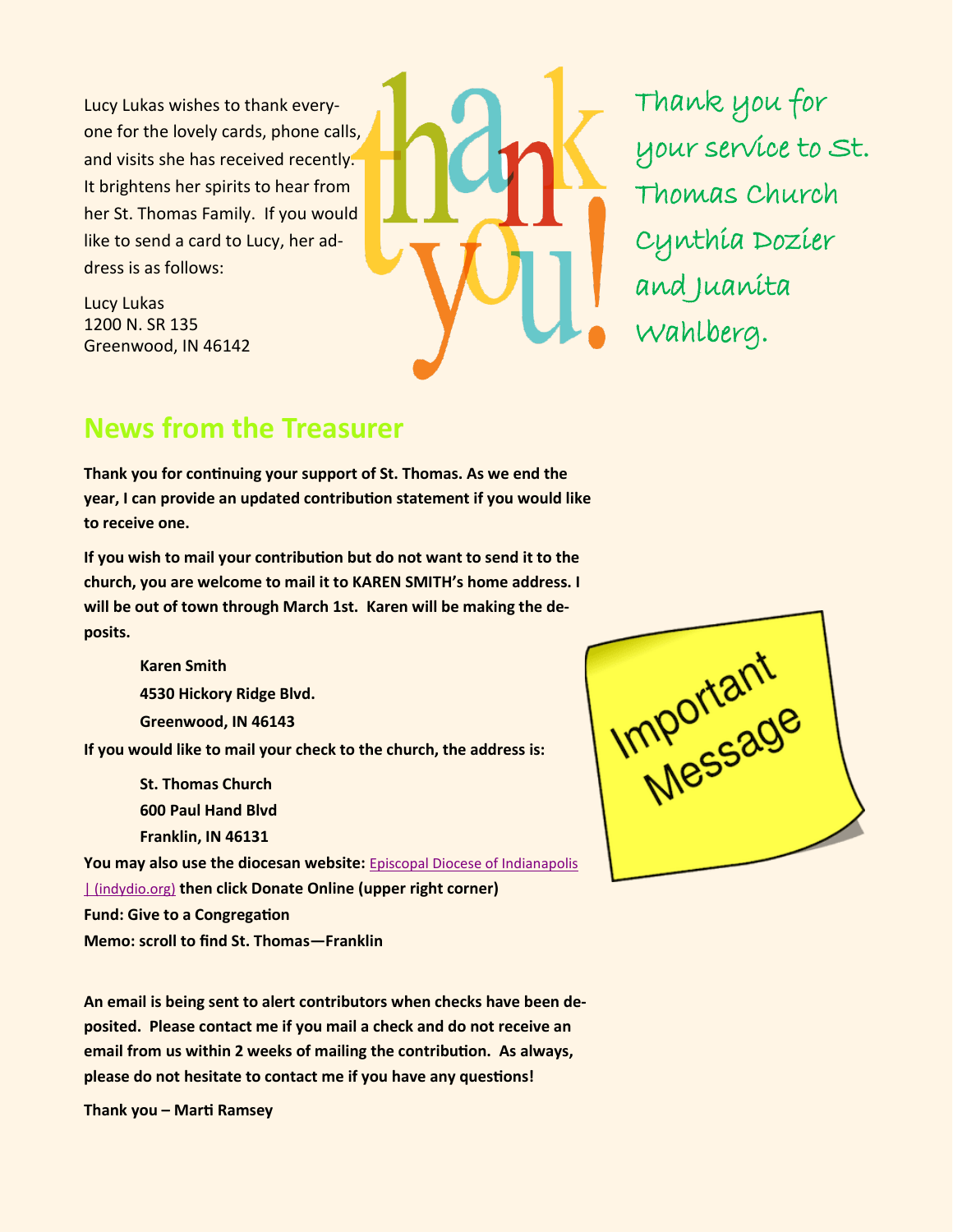#### <span id="page-2-0"></span>**Episcopal Relief and Development Sunday**

As Lent approaches, Episcopal Relief and Development is inviting St. Thomas, Franklin, and congregations nationwide to observe Episcopal Relief and Development Sunday on the first Sunday in Lent, February 21st.

For more than 75 years, Episcopal Relief & Development has been inspired by the faith and compassion of its supporters and partners to work together for lasting change. Its mission is to seek and serve Christ in all persons and respect the dignity of every human being. Originally called the Presiding Bishop's Fund for World Relief, the organization was established in 1940 by The Episcopal Church. Its initial mission was to assist refugees fleeing Europe during World War II. Soon after the war, the agency's efforts expanded to include additional humanitarian assistance, focusing mostly on disaster relief.

At St. Thomas, an announcement will be made during our February 21st livestream service, and a Prayer for Episcopal Relief and Development will be said. On behalf of the parish, Fr. Whitney Smith will send a contribution to Episcopal Relief and Development from his discretionary fund. Anyone who would like to make an additional gift may do so. Please contact Fr. Whitney at whitinindy@hotmail.com or call him at (317) 383-7876.



*The poinsettias are ready for a new home. If you would like a poinsettia, please contact Karen Smith to arrange pick-up: 317- 201-8128 or karens\_99@hotmail.com* 

### Panera Bread Sign-up

St. Thomas resumed our ministry with Panera Bread with a slight change. The end of day bread will be picked up at Panera Bread Sunday night and delivered to the Interchurch Food Pantry of Johnson County Monday morning. Please use the link below for more information and to sign up to help. Questions: contact Steve Wahlberg.

**[https://www.signupgenius.com/go/409084BA9A62BA46](#page-2-0) [panera](#page-2-0)**

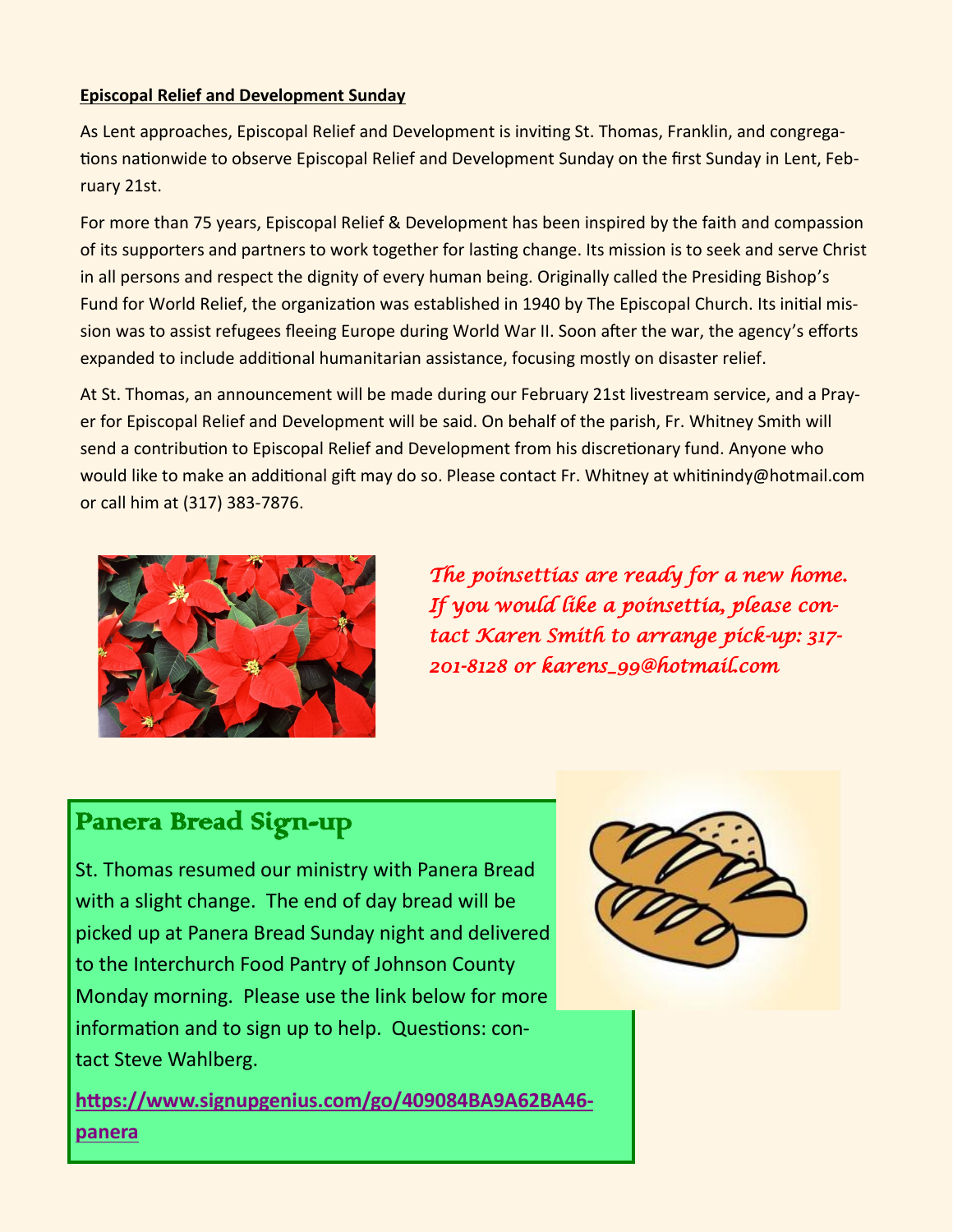# Welcome New Vestry to 3-year term!

- *Rachel Allen (returning for second term)*
- *Brandi Ashlock*
- *Robin Kares (1 year term to replace Juanita Wahlberg who resigned)*
- *Cheryl Faust*
- *Steven Wahlberg (new Junior Warden)*

## Convention Delegates to Diocesan Convention (Nov. 5-6)

- *Teresa Voorhees*
- *Brandi Ashlock*
- *Joshua Craft-Rutan, alternate*

Thank you for attending my Zoom meetings for my Eagle Scout Project and sharing your ideas for my project. I am currently working on completing my workbook so I can present it to my Scouting District for approval. Many of you have asked how you can help. As I get to that phase of my project, I will be sending letters to everyone in the congregation explaining my



project and how to help. If you have questions or would like to learn more about it, please email me at reid smith05@icloud.com and include my mom at karens\_99@hotmail.com per Scouting guidelines.

Thank you, Reid Smith